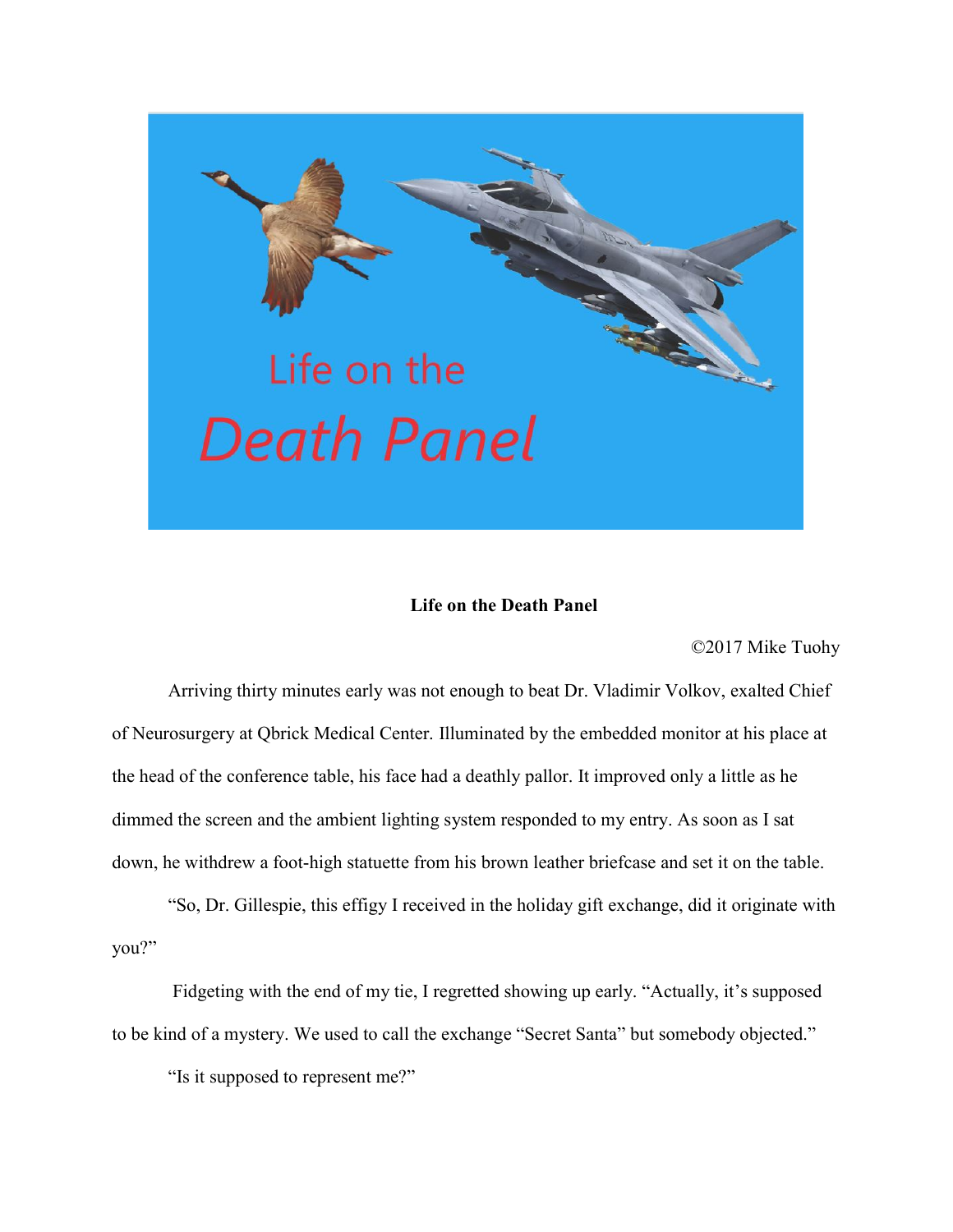I should have known he would not recognize Professor Schizo, the mad scientist from a popular movie and video game franchise who happened to share Dr. Volkov's distinctive bald crown flanked by fountains of white hair.

"Not at all. It's supposed to be more like an award statue, like the Oscar or the Emmy."

He stared impassively. Even after three decades in the U.S., the man openly disdained American culture and rarely acknowledged humor.

"And the electrical cord in the figure's raised hand, what does it signify?"

"It's a joke. See the card at the base?"

"Oh, yes!" He plucked the card from the statue. "Pull it, sir, prize." The man knew how to ruin a gag.

"You know. The journalism and literary award. It's a play on words." Had I blinked, I might have missed the forced smile.

"I'm sure it's very clever. Thank you." He put the statue back in his briefcase.

I sensed no actual gratitude or comprehension on his part. It may have helped to explain that his colleagues often referred to him as "Vlad the Plug Puller." It may have made things worse. We passed the next 20 minutes silently perusing the patient files on the docket.

Officially, we were the Resource Allocation Committee at Qbrick Medical Center. Our weekly meetings primarily dealt with equipment procurement, pharmaceutical suppliers, staffing and other boring matters that keep a hospital running and solvent. Occasionally, we were called upon to take on weightier issues.

Over the twenty years since its enactment, the Affordable Care Act underwent many transformations. The intervening election cycles yielded ever more unfunded promises of coverage while technological advances created public demand for ever more expensive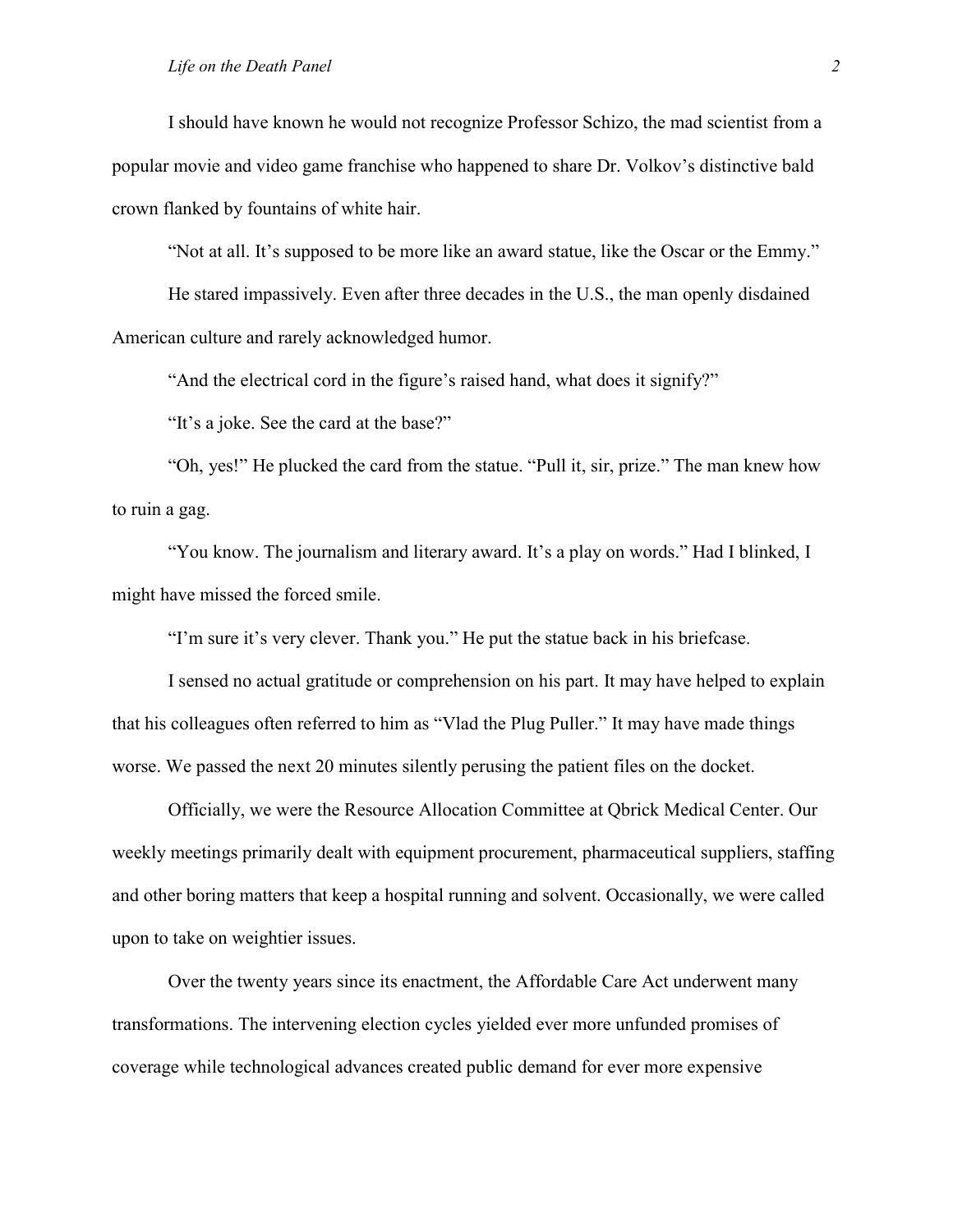## Life on the Death Panel 3

treatments. Being the nation's premier center for nano-robotic treatments, Qbrick Medical had an unlimited demand for its services but a limited capacity to deliver them. The insurance industry had a very limited desire to pay for the pricey procedures, which often exceeded half a million dollars. This resulted in a form of triage, the rules of which Congress left to individual states. After some controversial decisions and renewed outcry against government "death panels," cowardly legislatures soon assigned the process to hospital boards.

Dr. Janet Spinoza arrived five minutes late, as usual. I tried to offset Dr. Volkov's grim stare with a welcoming smile. Being the only one in the room with Dr. Volkov was excruciating.

"Janet! How are things in pediatrics?"

Janet returned my smile tenfold. She had a soft round face with dimples and a mouth that projected good will and happiness. "Oh, you know, Jeff. Whiny. Smelly. Infinitely rewarding."

I was glad to hear her use my first name. It was our shared protest against the air of formality that dominated these proceedings.

Janet dipped her head to Vladimir. "Dr. Volkov."

The man only blinked in response. He had little tolerance for tardiness. He evinced little respect for her compassion and only a little more for my sense of ethics. Dr. Volkov was the cog of logic in our three-toothed gear, and I often thought he considered us impediments to the decision making process.

Mindful of her infraction, Janet quickly set down her things and activated the screen at her seat. "So, what do we have here today?"

I loved her accent. Her mother was Jamaican, her father Cuban. Though she knew better, her grammar sometimes slipped, but even that was delightful. She provided a much needed contrast to the funereal, Old World formality of our committee chairman.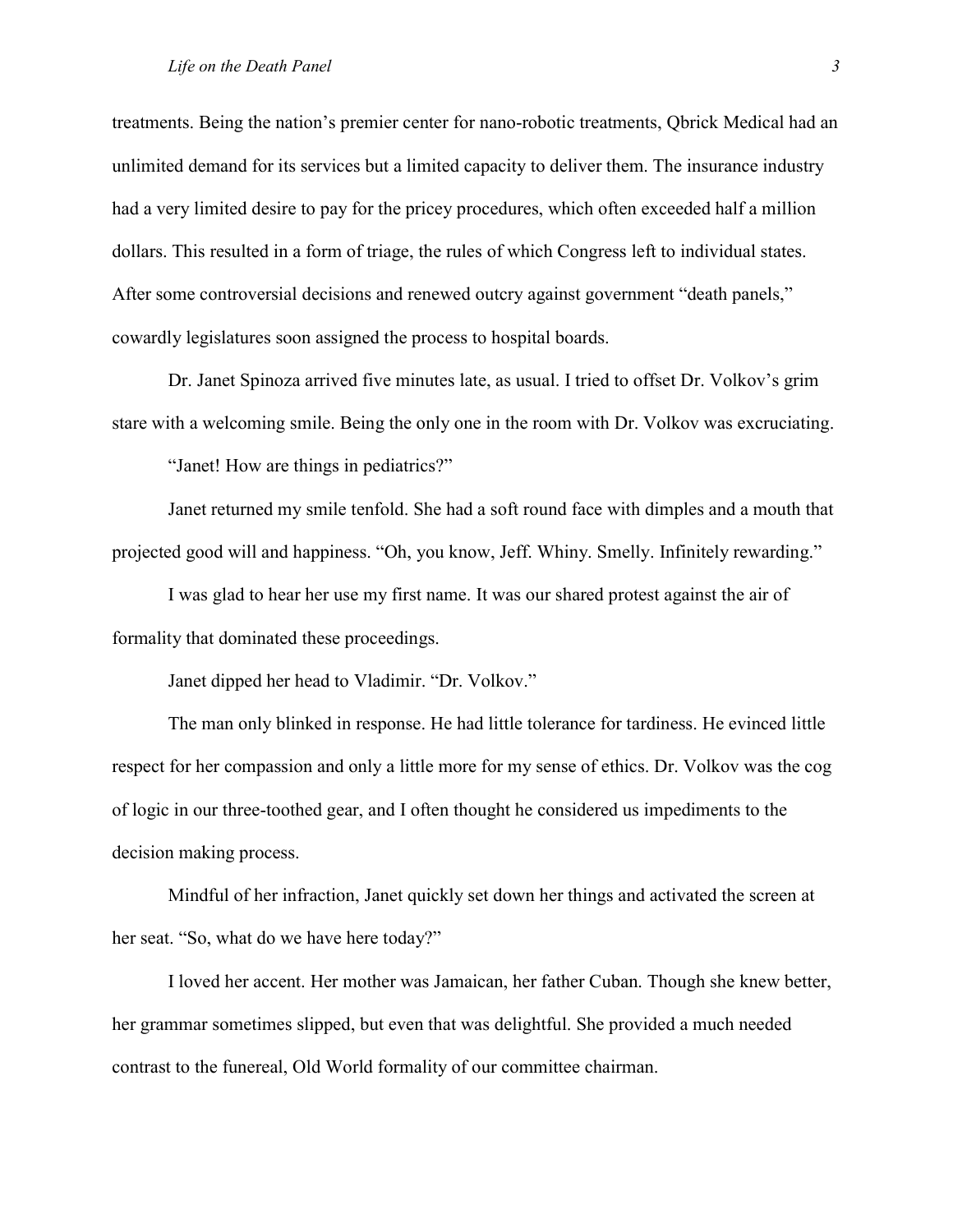Dr. Volkov gave his usual minimalist summary. "Two brain stem tumors and one upper spinal nerve damage. All three good candidates for nanobot treatments. We can only perform one given the time frames. The other two will have to wait and are unlikely to thrive."

Janet sucked air through her teeth. "Seven-hundred and fifty thousand for nanobot? We could do all three patients using more conventional treatments."

Dr. Volkov looked at me. Even if he and I used the same words, it was understood that Janet would be more receptive hearing them from me.

"The problem, Janet, is all of the outcomes would be compromised. The risk analyses show a high likelihood of collateral tissue damage and infection, poor delivery of compounds and long recovery time for surgery and other methods. The scores are essentially identical."

Janet sighed. "Why does it always have to be this way?"

"It's why we're here. It's also why we are exempt from keeping minutes. The rules of the committee allow totally free discussion off the record."

"Thank God for that." She furrowed her brow. "Okay. Gun to my head. Candidate B, the spinal cord one. Eighty-two years old?" She looked at me. "Male? Female? Other?"

I turned my palms up. "You know we're not supposed to know about that."

"Oh, right. I was just thinking in terms of life expectancy."

Dr. Volkov rapped the tabletop with a pen. "That is considered in the overall score."

Janet shook her head and pursed her lips. "I'm just thinking that one needs be taken out of the running."

I looked to Vladimir. "Shall we vote on that?"

He nodded, elevated his nose and held his pen like a conductor's baton. "All in favor of removing Candidate B from consideration raise your right hand.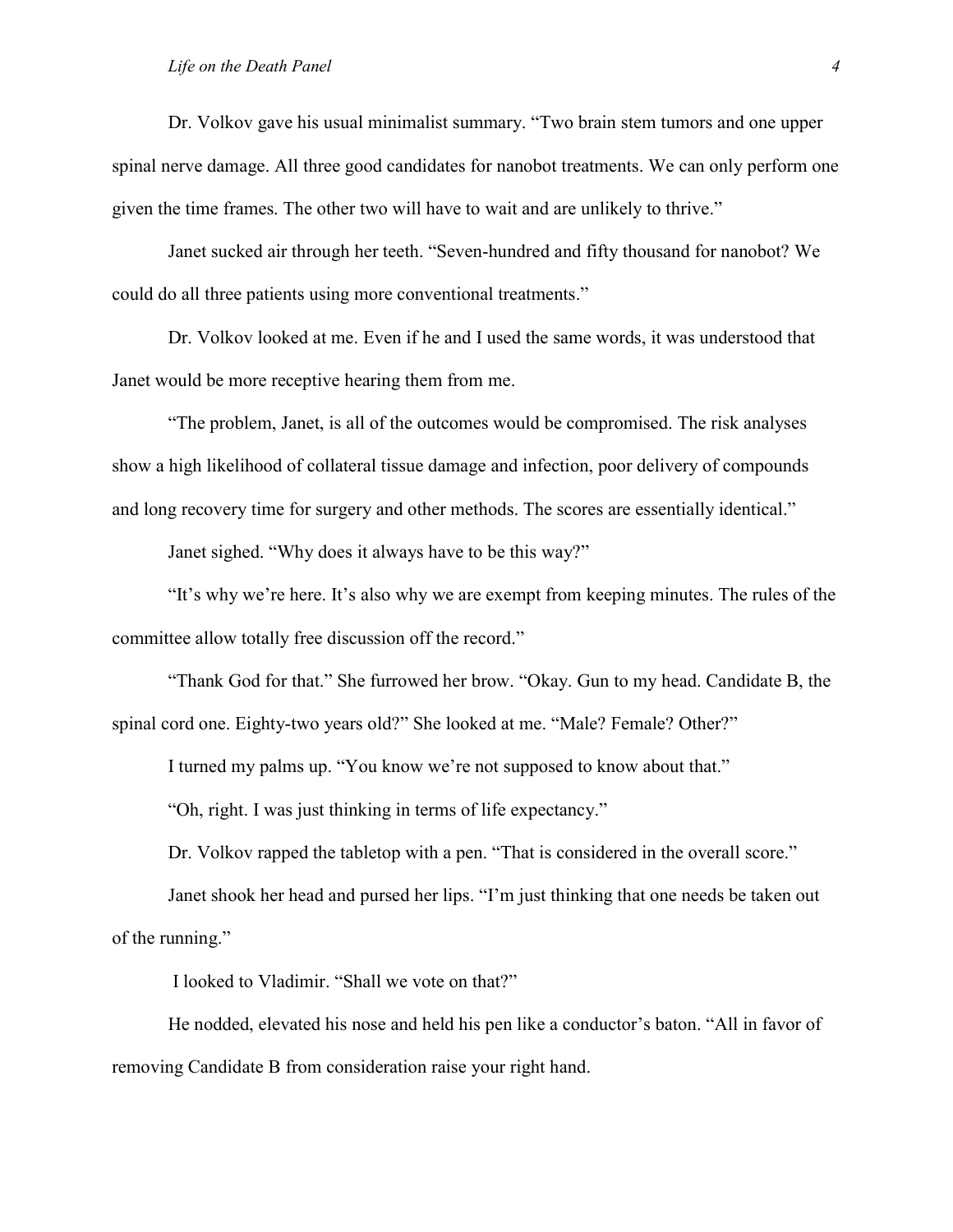Janet and I looked at one another as we slowly raised our hands.

Dr. Volvik made a notation on a legal pad and muttered. "All in favor of keeping Candidate B under consideration raise your right hand. Janet and I watched, open mouthed, as he raised his hand and made another notation.

I checked the time on my phone. I had a flight to Tahiti at three p.m. and it was nearly 10:30 in the morning. My ethical side kept me from mentioning this but my human component felt anxious. "Okay. Well, what about Candidate A? I mean, no dependents or close relatives."

Janet nodded. "I see what you mean. Candidate C has three young grandchildren. I mean, he may be older but, you know. That's family."

That triggered one of my alarms. I happened to know that Janet was having numerous family members stay at her home over the holidays. She surely wanted to get away to start preparing. Ethically, I had to put such concerns out of my mind, but we were friends. How could I do that?

The vote was unanimous. A was out. We were down to B versus C.

Janet smiled as if already smelling the aroma of jerk chicken and *lechon asado*. "Well then this is a no-brainer. C has grandbabies and B is too old. Let's vote."

We looked eagerly to Dr. Volvik, who sat with fingers steepled. Without a word he slid us each a piece of paper, printed side down. I slapped my hand over my copy. Before I could advise Janet to do the same, she read aloud. "Philanthropist Benjamin C. Putnam diagnosed with inoperable brain tumor."

Snatching the page away from her, I stood and pointed at Vladimir. "This is an egregious violation of ethical standards. This negates the sanctity and validity of our committee's mission!"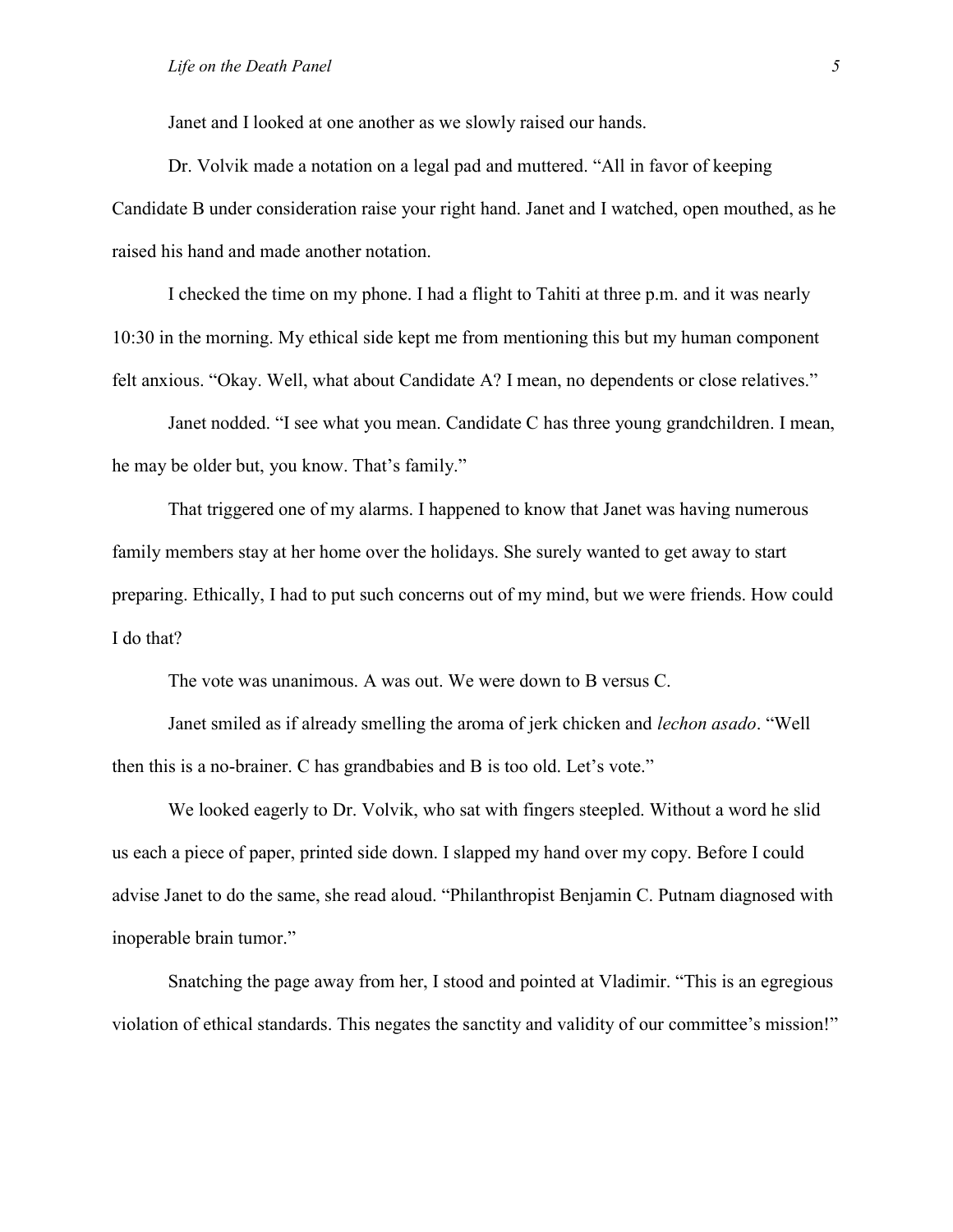## Life on the Death Panel 6 and  $\frac{1}{6}$  6 and  $\frac{1}{6}$  6 and  $\frac{1}{6}$  6 and  $\frac{1}{6}$  6 and  $\frac{1}{6}$  6 and  $\frac{1}{6}$  6 and  $\frac{1}{6}$  6 and  $\frac{1}{6}$  6 and  $\frac{1}{6}$  6 and  $\frac{1}{6}$  6 and  $\frac{1}{6}$  6 and  $\frac{1}{6}$  6 and

The man stared at me until it became clear he would not address me until I sat down. I sat, glancing only momentarily at Janet, who looked away, biting her lip.

Dr. Volvik addressed Janet first. "What else did you just learn about Mr. Putnam? What did you already know?"

She shrugged. "I saw that he recently donated two million dollars to this hospital. I already knew the pediatric wing was named for him."

"Quite right." He looked to me. "Same question."

"You can't live in this town without knowing the name and what he has done. It doesn't justify giving him preference for medical treatment. That's what this committee is supposed to prevent. It shouldn't just be about the patient's wealth."

Dr. Volvik nodded. "I appreciate your high moral standard, Jeff."

"I prefer 'ethical' and to you it's 'Dr. Gillespie'".

He gave me that split-second smile. "Very well, Dr. Gillespie, but I should tell you I was involved in Mr. Putnam's initial diagnosis. However, I was not directly informed of his identity for the purposes of this meeting. I just happened to know enough of his personal details to glean his identity from what is normally provided."

"Then you should have recused yourself from this decision. Found a substitute."

Vladimir leaned back in his chair. "There was no time. I only realized the likely identity this morning and, as you know, the committee rules require a minimum three-person quorum. Nobody wants this task. I certainly don't, but it must be done in a timely manner."

Janet waved a finger in the air. "Just a second. This Benjamin Putnam, billionaire, gives us a couple of million every year or so. Now, I'm just putting this out there as something to think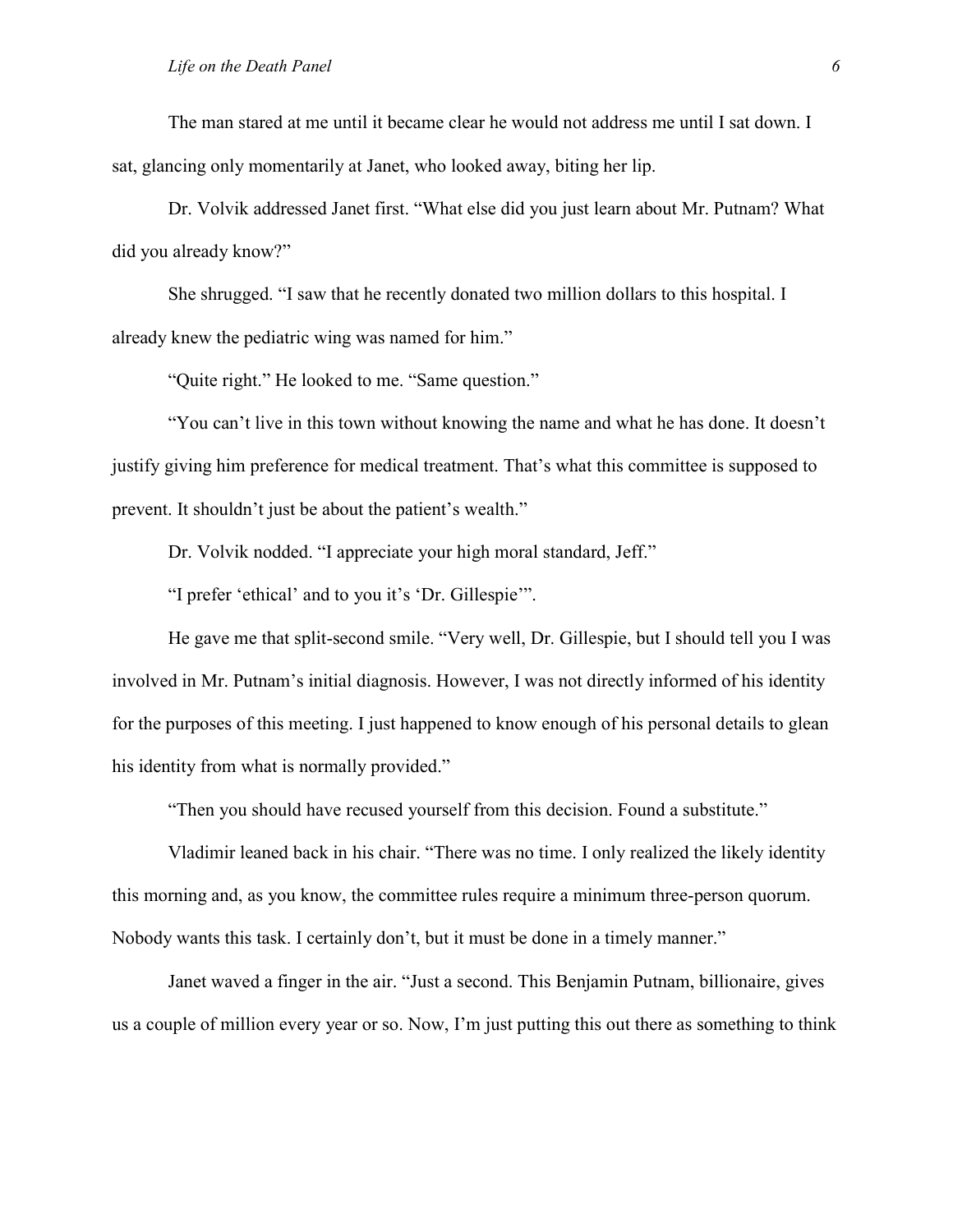about. How much you think he's going to leave us when he dies? Hundred million? Two hundred million?"

Aghast, I turned to her. "Dr. Spinoza! Are you advocating we kill the goose?"

Janet looked momentarily confused then bade me to sit back down.

"I wouldn't put it that way, but, if we had, say, a hundred million dollars right now we could treat all three of these patients with the best possible outcome without all this grief. Besides, you told me yourself, each time we use this nanobot technology, the process gets better and cheaper. Having that money now will bring the future sooner."

"But that is just as fundamentally as wrong a reason as favoring him because he's rich!"

Janet shrugged. "Dr. Volvik hasn't exactly told us which one is Mr. Putnam. Has he?"

Her tone and expression made it clear that no words could change her mind. She knew as well as I did that candidate B was the rich man.

Dr. Volvik cleared his throat. "I propose a vote." He looked from me to Janet. "There being no objections, all in favor of eliminating candidate B from consideration, raise your right hand."

Janet avoided my gaze as she slowly raised her hand. I kept staring at her as I raised mine. I wanted her to know how much I resented the quandary she put me in. Her shocked expression made me turn to see Dr. Volvik displaying an upright palm.

He smiled a full second or more. "Then it is unanimous. Enjoy your holiday."

"What the hell, Volvik?"

He gestured to Janet. "She made a very compelling argument."

Seizing his pen, I scrawled a hasty note on the blank side of the paper in front of me and slid it to him. "My resignation."